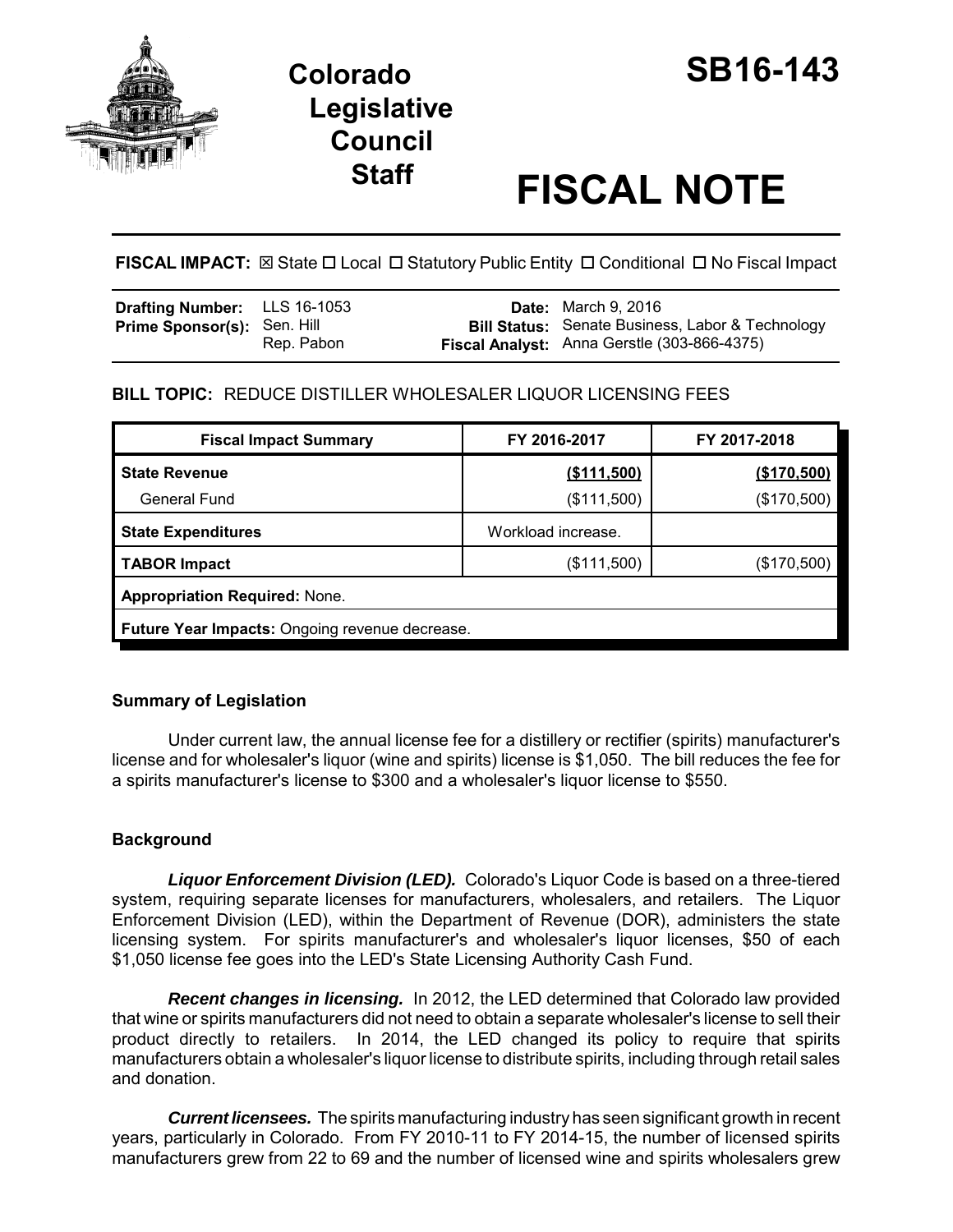March 9, 2016

from 109 to 138. Currently, there are 80 licensed spirits manufacturers and 155 licensed wine and spirits wholesaler's. Of the currently licensed spirits manufacturer's, 43 also have a wine and spirits wholesaler's license.

#### **State Revenue**

#### *The bill decreases General Fund fee revenue by approximately \$111,500 in FY 2016-17 and \$170,500 in FY 2017-18.*

*Assumptions.* The fiscal note assumes:

- the fee decrease will begin October 1, 2016, based on the bill's effective date and the assumption that DOR needs a month to update materials;
- the bill does not change the amount designated for the cash fund, so \$250 of the new \$300 manufacturer's license fee and \$500 of the new \$550 wholesaler's license fee will go to the General Fund;
- a 7 percent annual growth rate for those exclusively with a wholesaler's liquor license, based on the growth in the number of licensed wine and spirits wholesalers over the last five years;
- 50 percent of new spirits manufacturers will also purchase a wholesaler's liquor license in order to distribute spirits; and
- a 20 percent annual growth rate for licensed spirits manufacturers, based on an average of the 30 percent growth rate in the number of licensed spirits manufacturers over the last five years and the 11 percent growth rate in the industry nationally. The national growth rate is included due to the recent growth in the industry and the assumption that the industry is unlikely to continue growing at such a fast pace.

*Fee impact on individuals and business.* State law requires legislative service agency review of measures which create or increase any fee collected by a state agency. Table 1 identifies the fee impact of lowering the General Fund portion of the spirits manufacturer's license fee from \$1,000 to \$250, and the General Fund portion of wholesaler's liquor license from \$1,000 to \$500. The fee impact for FY 2016-17 is prorated for the assumed October 1, 2016 fee reduction.

| Table 1. Fee Impact on Individuals, Families or Business Under SB16-143 |                                             |                                       |                              |               |                                  |                      |             |
|-------------------------------------------------------------------------|---------------------------------------------|---------------------------------------|------------------------------|---------------|----------------------------------|----------------------|-------------|
| <b>Fiscal</b><br>Year                                                   | <b>Type of Fee</b>                          | <b>Current</b><br>Fee to<br><b>GF</b> | <b>Proposed</b><br>Fee to GF | Fee<br>Change | <b>Number</b><br><b>Affected</b> | Fee<br><b>Impact</b> | Total       |
| 2016-17                                                                 | <b>Spirits</b><br>Manufacturer's<br>License | \$1,000                               | \$250                        | (\$750)       | 66                               | (\$49,500)           | (\$111,500) |
|                                                                         | Wholesaler's<br>Liquor License              | \$1,000                               | \$500                        | (\$500)       | 124                              | (\$62,000)           |             |